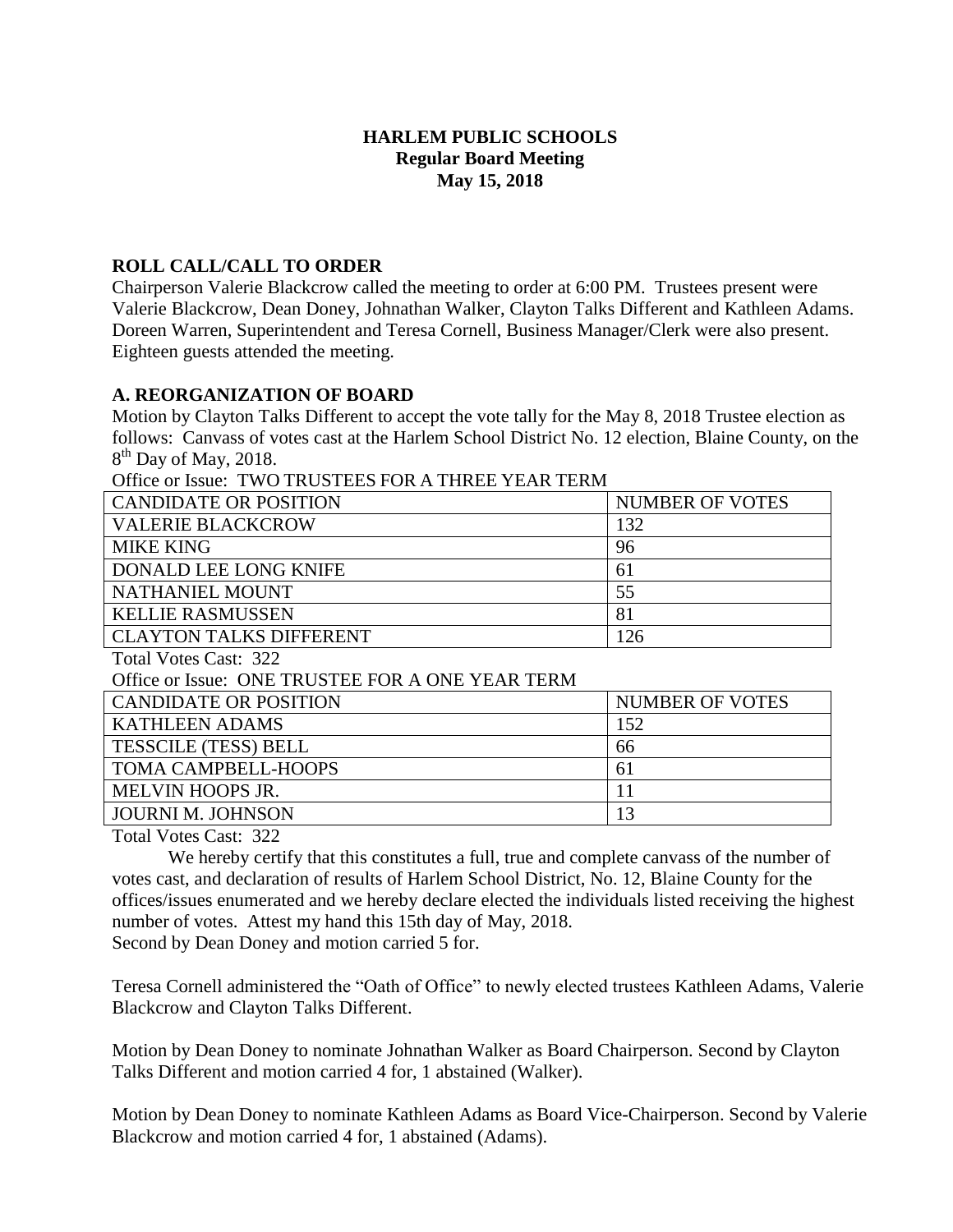Motion by Dean Doney to appoint Lori Owens as Board Clerk of School District No. 12. Second by Kathleen Adams and motion carried 5 for.

Motion by Clayton Talks Different to authorize Superintendent (Doreen Warren), Business Manager/Clerk (Teresa Cornell/Lori Owens), and Adm. Asst. (Michelle Sears) to sign for School District #12 Petty Cash account. Authorize Superintendent (Doreen Warren), Business Manager/Clerk (Teresa Cornell/Lori Owens), and Board Chair (Johnathan Walker), to sign on the Harlem School District #12 Blaine County Treasurer account for claims/payroll and the Bank of Harlem, Harlem Student Association account. Second by Dean Doney and motion carried 4 for, 1 abstained (Walker).

Motion by Kathleen Adams to give the Superintendent authorization to use the Board Chair's signature stamp when needed, call first with notice to chairperson. Second by Clayton Talks Different and motion carried 5 for.

The Trustees turned in trustee information sheets and conflict of interest letters.

### **B. GUESTS AND DELEGATIONS**

- $\bullet$  7<sup>th</sup> Generation Leadership Conf. Presentation Nakoda Begay
- Harlem Youth Leadership Crystal Doney, Alexus Cochran, DJ Pruneda and Nakoda Begay

### **C. UNANIMOUS CONSENT AGENDA**

Blanket motion by Valerie Blackcrow to approve:

- 1. Minutes of the April 17, 2018 Board meeting.
- 2. Travel none
- 3. Payroll Warrant number 76386 76430 in the amount of \$359,219.78
- 4. Claim Warrant number 17678 17716 in the amount of \$124,974.29 and void # 17663
- 5. Student Account check number 21406 21428 in the amount of \$3,478.13
- 6. Purchase Orders over \$10,000:
	- a. PO#71078 Misc. Vendors BMO– \$24,000 replacement technology equipment/M Dirden
	- b. PO#70934 Misc. Vendors BMO \$18,603.72 Misc. repairs on floor scrubber, doors, flush and sensor on toilets and misc. supplies/S Hopkins
	- c. PO#71072 Misc. Vendors BMO– \$13,000 Virus software, Microsoft School Agreement, Malware and Schoolmaster fees/M Dirden
	- d. PO#70104 Armacost Trane Service Company– \$11,336 2017-2018 annual service contract for HVAC at the GS/M Dirden
	- e. T.E.S.T. Video System for Jr/Sr High, includes all equipment, software, and installation \$65,345 – Marty Dirden

Second by Dean Doney and motion carried 5 for.

### **D. PROGRAM REPORTS**

Doreen Warren, Teresa Cornell, Doug Komrosky, James Wood, Evelyn Bigby, Kelly Mills and Marty Dirden reviewed their written reports. Doreen reported she had accepted resignations from Kori Kindle as Sixth Grade Teacher, Stacy Cole as High School Math Teacher, Erica Collins as Jr. High Teacher, Melissa Henry as Family Consumer Science Teacher and Trinity Raymond as Fourth Grade Teacher effective at the end of the 2017-18 school year.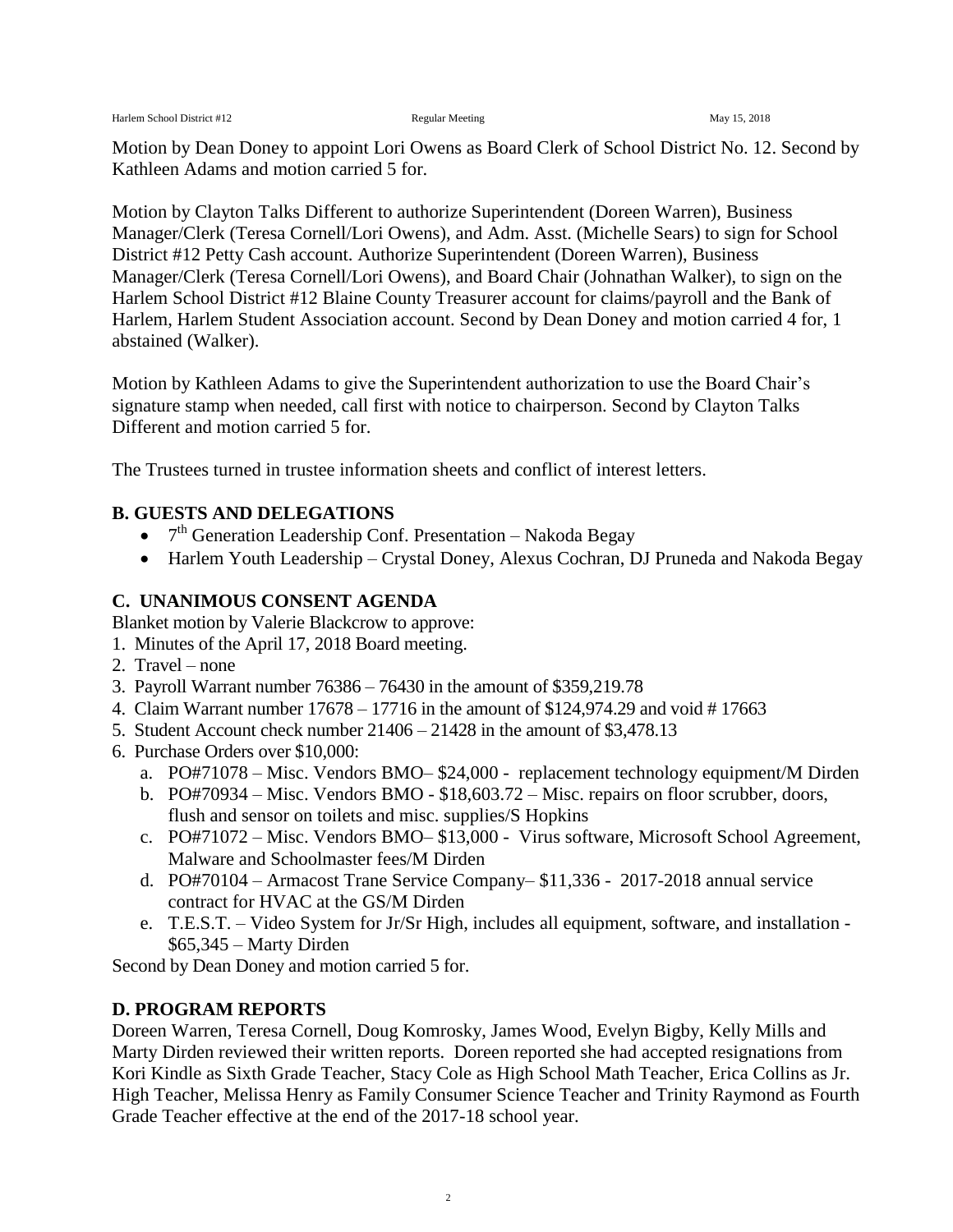Harlem School District #12 Regular Meeting Regular Meeting May 15, 2018

## **E. FEDERAL/STATE PROGRAMS PARTICIPATION**

Motion by Clayton Talks Different to approve participation in all Federal and State Programs for the 2018-19 school year including: Title I, Title II-Part A, Title II-Part D, Title III, Title IV-Part A, Title V-Part A, Title VI-Part B, Title VII-Indian Education, IDEA-Part B, State Vo-Ed, Advancing Ag Ed, ACT Plus Writing, Graduation Matters, Gear Up, Carl Perkins, JOM, Impact Aid, and any other federal and state grants awarded. Second by Dean Doney and motion carried 5 for.

# **F. TRANSPORTATION REPORT APPROVAL TR-5 AND TR-6**

Motion by Kathleen Adams to approve the  $2<sup>nd</sup>$  semester 2017-18 TR-5 and TR-6 reports for Harlem Elementary and Harlem High School. Second by Clayton Talks Different and motion carried 5 for.

## **G. MTSBA-HMSA-NAFIS-IISM-INDIAN SCHOOL BOARD CAUCUS AND OTHER MEMBERSHIPS**

Motion by Valerie Blackcrow to approve the following memberships for 2018-19:

- MTSBA (Mt School Boards Assoc.) \$6,138.50
- MHSA (Mt High School Assoc.) \$4,480
- NAFIS (Nat'l Assoc. of Federally Impacted Schools) \$4,073
- IISM (Indian Impacted Schools of MT) \$3,900
- Indian Schools Board Caucus \$3,065
- Montana Cooperative Services \$555

Second by Clayton Talks Different and motion carried 5 for.

# **H. SURPLUS PROPERTY AUCTION**

Motion by Valerie Blackcrow to adopt the following resolution:

RESOLUTION TO DISPOSE OF DISTRICT PROPERTY

WHEREAS, it has been approved to sell or otherwise dispose of district personal property because it is or is about to become abandoned, obsolete, undesirable, or unsuitable for the school purposes of the District. The district personal property will be disposed of by silent auction at the Harlem Jr/Sr High little gym on May 31, 2018 at a time to be determined. Any property that does not receive a bid will either be given away or hauled to the local dumpsite. Textbooks may be sold to textbook companies. Passed and approved by the Board of Trustees of School District No. 12 this  $15<sup>th</sup>$  Day of May, 2018.

Second by Dean Doney and motion carried 5 for.

# **I. FACILITY LIST**

Motion by Dean Doney to approve the #1 and #2 items on the 2018 facility priority list. Second by Kathleen Adams and motion carried 5 for.

# **J. APPOINTMENT OF AD HOC COMMITTEE**

Motion by Kathleen Adams to appoint the following representatives to the Ad Hoc Committee: Evelyn Bigby, Jim Wood, and Peggy Perry, MBI Coach. Second by Valerie Blackcrow and motion carried 5 for.

## **K. CONSIDERATION FOR ISSUANCE OF CONTRACT FOR 2018-19 COACHES/EXTRA-CURRICULAR POSITIONS**

Motion by Clayton Talks Different to follow the recommendation of the Activities Director to hire Marlin Lawrence as the Head Girls Basketball Coach for 2018-19 SY per the CBA. Second by Dean Doney and motion carried 5 for.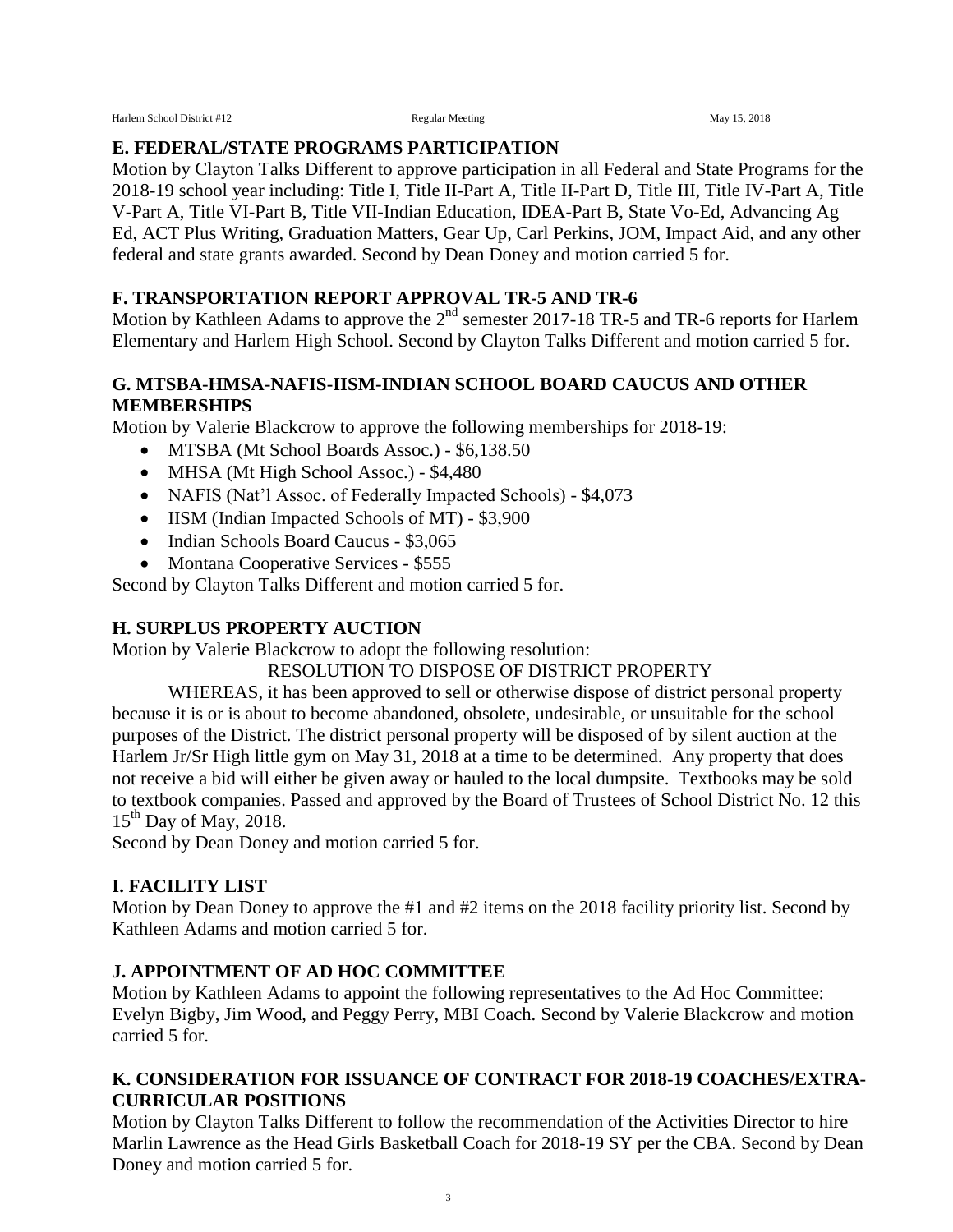Motion by Clayton Talks Different to follow the recommendation of the Activities Director to hire Gabe Guerrero as the Asst. JH Football Coach for 2018-19 SY per the CBA. Second by Dean Doney and motion carried 5 for.

### **L. CONSIDERATION FOR ISSUANCE OF CONTRACT FOR 2018-19 NON-TENURED CERTIFIED STAFF**

Motion by Valerie Blackcrow to re-hire the following non-tenured certified staff for SY 2018-19, per the CBA: Robe Walker. Second by Kathleen Adams and motion carried 5 for.

### **M. CONSIDERATION FOR ISSUANCE OF CONTRACT FOR 2018-19 8 HR/12 MONTH BUS DRIVER AND BUS DRIVER/CUSTODIAN WITH CDL**

Motion by Valerie Blackcrow to transfer Lonny Mace to the 8 Hr/12 Month Bus Driver, per the classified CBA. Seconded by Dean Doney and motion carried 4 for and 1 against (Talks Different.)

Motion by Clayton Talks Different to hire Nicholas Hopkins as the Bus Driver/Custodian with CDL for SY 2018-19 and remainder of SY 2017-18, per the classified CBA, with the district reserving the right to withdraw the offer based upon the results for the background check and pre-employment drug screen. Seconded by Dean Doney and motion carried 5 for.

## **N. CONSIDERATION FOR ISSUANCE OF CONTRACT FOR 2018-19 PARAPROFESSIONALS**

Motion by Clayton Talks Different to hire Rochelle Doney as the Para-professional for SY 2018-19 at the Jr/Sr High School, per the classified CBA, with the district reserving the right to withdraw the offer based upon the results for the background check and pre-employment drug screen. Seconded by Kathleen Adams and motion carried 5 for.

Motion by Clayton Talks Different to hire Enrique Rivera as the Para-professional at the Elementary for SY 2018-19, per the classified CBA, with the district reserving the right to withdraw the offer based upon the results for the background check and pre-employment drug screen. Seconded by Valerie Blackcrow and motion carried 4 for, 1 abstained (Doney).

## **O. CONSIDERATION FOR ISSUANCE OF CONTRACT FOR 2018-19 HS MATH TEACHER**

Motion by Dean Doney to hire Glen Hetland as the HS Math Teacher for SY 2018-19, per the certified CBA, with the district reserving the right to withdraw the offer based upon the results for the background check and pre-employment drug screen. Seconded by Clayton Talks Different and motion carried 5 for.

## **P. HIRE 2018 SUMMER ACADEMY STAFF**

Motion by Valerie Blackcrow to hire Bonnie Nessler and Deb Ferris for 2018 part time (4 hrs/day) J.H. Summer Academy teachers; Hope Doney and Eleanor Doucette for 2018 part time (4 hrs/day) H.S. Summer Academy teachers; all @ \$25/hour from May 29 – June 15, 2018. Seconded by Dean Doney and motion carried 5 for.

Motion by Valerie Blackcrow to hire Stacy Cole for 2018 full time Jr/Sr High Summer Academy para-professional @ \$13.77/hour from May 29 – June 15, 2018. Seconded by Dean Doney and motion carried 5 for.

4